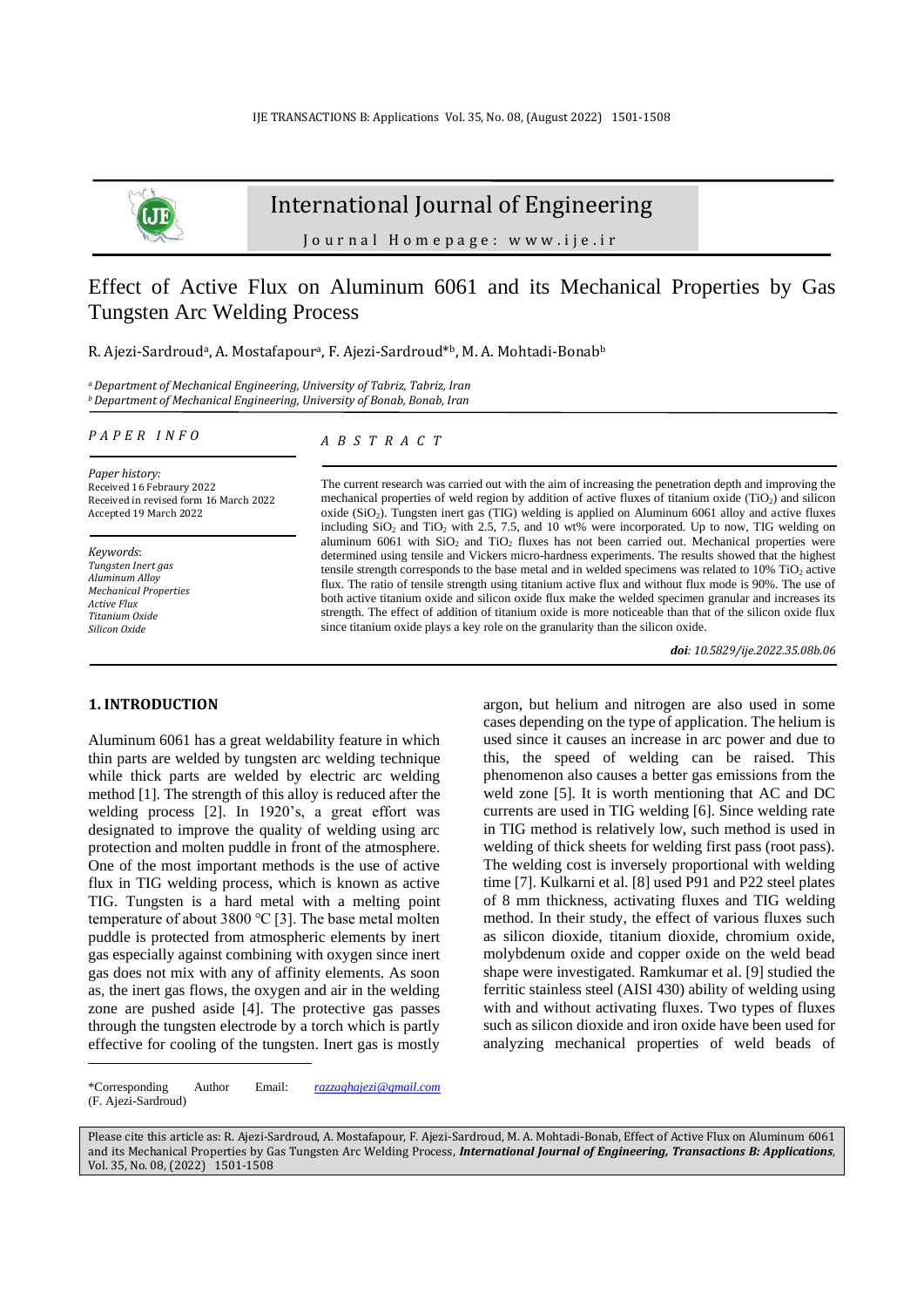AISI430. The studies showed the existence of two kinds of phase structures including ferrite-intergranular martensite and precipitate-free zone surrounding the grain boundary martensite. Venukumar et al. [10] studied the welding parameters on inconel 718 alloy welded by TIG welding method. The post-world heat treatment performed at 750°C/8h furnace and the cooling rate was at 650°C/8h/air on weld beads. The results showed that welded specimens had better mechanical properties. In another study, Ramkumar et al. [11] investigated the effect of heat treatment on microstructure and mechanical properties in inconel 750 at fusion zone welded by A-TIG method. The tensile strength in post weld heat treated was higher than the as-weld condition, while the toughness value of as-weld specimens was higher than post weld heat treated specimen. Babbar et al. [12] studied TIG welding on different thicknesses of SS-304 steel. According to results, the welded specimens had higher tensile strength. Xie et al. [13] carried out a process using AZ31 magnesium alloy as base metal, Nano particles strengthening activating flux tungsten inert gas (NSA-TIG) as welding method and compound of titanium dioxide and nano-silicon carbide as coating fluxes. The results showed that compound of nanoparticles as coating activating fluxes increased the microhardness in fusion zone and tensile strength of the joints. Ezazi et al. [14] have carried out research on two types of materials named stainless steel 3041 and aluminum alloy 5083. In their study, different activating fluxes were used such as titanium dioxide and calcium fluoride. The results showed that calcium fluoride increased strength more than titanium dioxide. Khoshroyan and Darvazi [15] conducted a research on distribution of heat and residual stress in Illinois aluminum 6061-T6 by ANSYS software in which MIG welding method was applied. In this study, the fluxes were not used and the affecting factors were only speed and currents of welding. Pk et al. [16] concentrated on improving the mechanical properties of aluminum 6061- SiC composite welded by TIG method. Also, in this research, the fluxes were homogenized and aged at 100, 150 and 200°C. The results showed that the aged and homogenized specimen in laboratory conditions had optimal hardness and minimum tensile strength.

The activated TIG can increase productivity by using  $TiO<sub>2</sub>$  and  $SiO<sub>2</sub>$  fluxes. It has been reported that activating fluxes such as  $TiO<sub>2</sub>$  and  $SiO<sub>2</sub>$  increased the maximum weld penetration [17]. However, an increase in the mechanisms of penetration in the activated flux TIG welding process is not fully understood [18]. It is worthmentioning that two mechanisms can be considered on the activating flux on weld penetration. The first one is the arc constriction in which the activating flux may induce arc constriction during TIG welding [19, 20]. In this mechanism, the heat density has increased by the activating flux at the anode root area. As a result, the activating flux increases the penetration depth. The second mechanism is the reversal of surface tension gradient showing that surface active elements including sulfur and oxygen decomposed from the flux during welding change the fluid flow direction in the weld pool [21]. The purpose of this research in gas tungsten arc welding (GTAW) was to use active flux to increase the penetration depth and improve mechanical properties of weld region. It is expected that the use of active flux in TIG welding increases the weld depth and D/w. Also, active flux causes granularity in the weld zone leading to increase of tensile strength and microhardness. For the first time in this study, Al  $6061$  as a base metal and  $SiO<sub>2</sub>$ and  $TiO<sub>2</sub>$  as active fluxes were used and investigated.

#### **2. EXPERIMENTAL PROCEDURE**

The primary material used in this article is aluminum 6061-T6. Chemical composition of the used metal (for GTAW process) is summarized in Table 1. For specimen preparation, first a sheet with the thickness of 6 mm of the alloy was cut with dimensions of 100 mm x 50 mm by wire cut.

The active flux powders of  $TiO<sub>2</sub>$  and  $SiO<sub>2</sub>$  powders are used in this study. In aluminum welding by activating flux, first, the specimen is covered with a thin layer of  $TiO<sub>2</sub>$  or  $SiO<sub>2</sub>$  which is mixed with acetone. For this purpose, first, the specimens are weighted and then two pieces are stuck with the glue tape with the distance of 1 cm. After weighting, each specimen is covered with related oxide.

The schematic of active flux application is shown in Figure 1. The TIG welding machine used in this study had an automatic steady-speed with the speed of 15 mm/min. The specimens were fixed by a clamp and the electricity arc was determined by a filler with 2 mm thickness.

After welding process, the apparent quality of all welded specimens was evaluated. The apparent quality of the welded specimens like excessive reinforcement, under cut and spatter were evaluated and from each of the welded specimens, one with the best quality was chosen, see Figure 2. According to Figure 2, specimens of AL6061 were welded by two different types of active

**TABLE 1.** Chemical composition of aluminum 6061-T6 alloy (%) [22]

| 6061-T6<br>. | $\overline{1}$ | $\sim$<br>- IO L | Mn             | мо<br>    | ٠<br>ັ | zn<br>$- -$ | rm*<br>. . | ∪u             |
|--------------|----------------|------------------|----------------|-----------|--------|-------------|------------|----------------|
| -----        | Balance        | $_{0.68}$        | $\sim$<br>∪.J∠ | $_{0.85}$ | 0.06   | 0.07        | $_{0.05}$  | $\sim$<br>∪.∠∠ |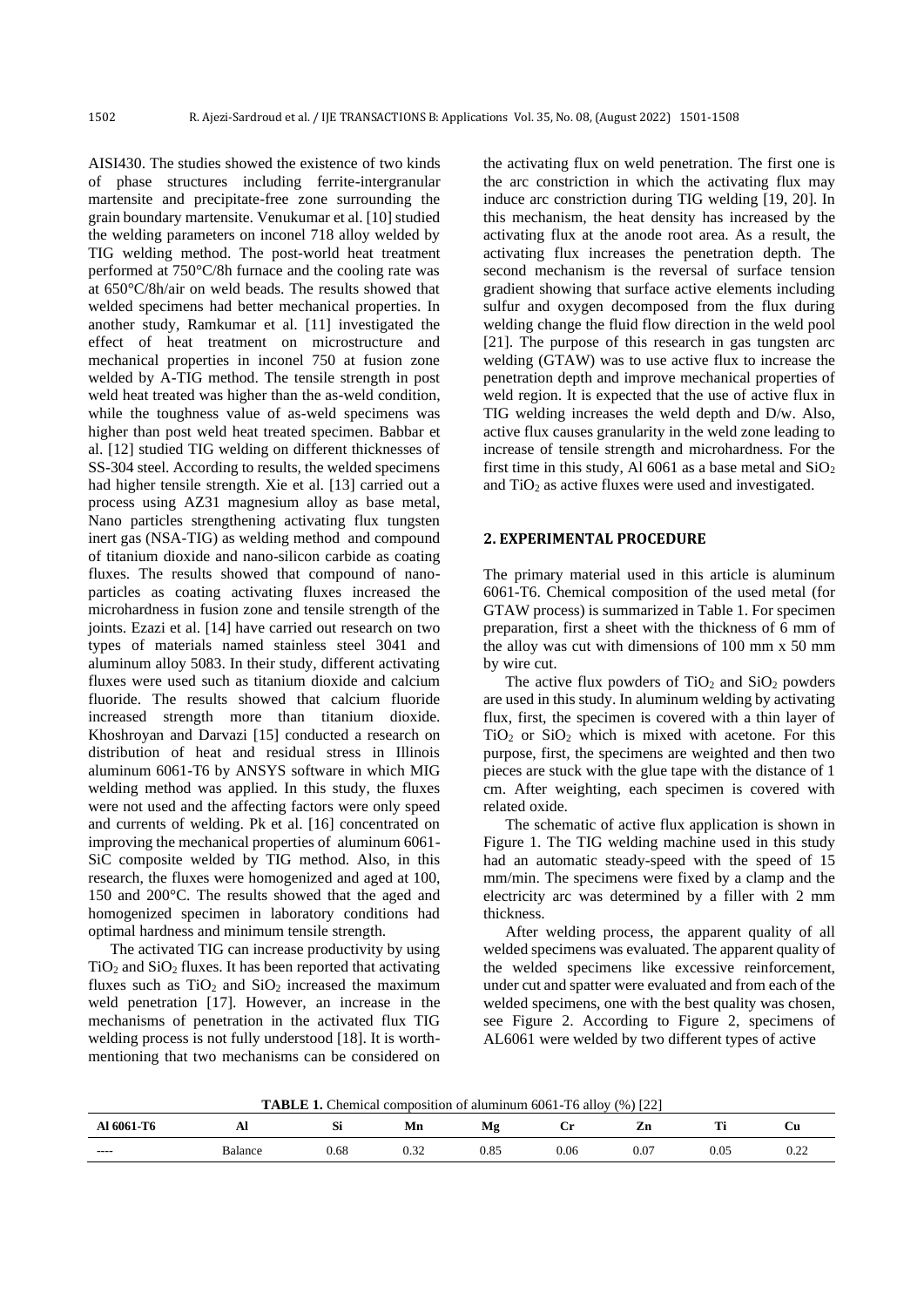

Figure 1. Schematic view of the flux application on specimens [23]



**Figure 2.** Physical appearance of welded specimens by (a) SiO<sub>2</sub> 2.5% (b) SiO<sup>2</sup> 7.5% (c) SiO<sup>2</sup> 10% (d) TiO<sup>2</sup> 2.5% (e) TiO<sup>2</sup> 7.5% and (f) TiO2 10%

fluxes with different percentages of 2.5 and 7.5 and 10. Then, as shown in Figure 3, the specimens were subjected to the tensile testing.

According to Figure 4, tensile testes specimens were cut by the JIS Z2201 standard [24]. They were cut by wire cut in order to weld on their center. The specimens were under tensile test with 10 mm/min in order to examine their tensile strength and flexibility.

Vickers micro hardness testing was carried out with 200 g weight for 27 s. These 15 micro hardness experiments were carried out on each specimen which covered and evaluated the whole welding zone including the base metal, HAZ zone and weld pool.



Figure 3. Tensile and micro hardness tested specimens welded by (a) without flux (b)  $SiO<sub>2</sub> 2.5%$  (c)  $SiO<sub>2</sub> 7.5%$  (d) SiO<sup>2</sup> 10% (e) TiO<sup>2</sup> 2.5% (f) TiO<sup>2</sup> 7.5% (g) TiO<sup>2</sup> 10% and (h) raw specimen



JIS Z2201 standard [24]

### **3. RESULTS AND DISCUSSION**

The results of the depth-to-width ratio (D/W) measurement in welded specimens are shown in Table 2. As seen in this table, at the same inlet heat, the ratio of depth to weld width increases with increasing the percentage of activating fluxes. The reason for the increase in penetration depth is the reverse of the Marangoni flow rate of the weld pool. As is clear, elements such as oxygen, which have a high surface activity, reverse the direction of the Marangoni force and increase the depth. On the other hand, in the active mode of active flux, by decomposing the welding flux, oxygen gas escapes from the welding site and surrounds the arc. The presence of this gas prevents heat loss and narrows the arc, which ultimately increases the intensity of the flow and weld depth. As a result of the application of activating fluxes on the welding of specimens, the results show the high positive effects of surface activator flux on the depth-to-width ratio in the present study. As mentioned earlier, the main reason for the increase in penetration depth is the reversal of Marangoni displacement of the weld pool fluid, which is possible despite the elements with high surface activity [25]. The next factor affecting the depth of penetration of the weld is the increase of the temperature of the arc plasma due to the decomposition and even evaporation of the surface activating flux. By decomposing the active flux elements, the oxide molecules join the free electron ring around the arc and surround the arc [26]. The presence of this cloud layer of oxide elements around the arc prevents heat loss and arc contraction and increases the plasma flow density as well [27, 28]

The results of the ratio of depth to weld width are presented in Figure 5 and Table 2 with  $TiO<sub>2</sub>$  and  $SiO<sub>2</sub>$ active fluxes with different percentages of 2.5%, 7.5% and 10%. The results show that the ratio of depth to weld width increases with the increase of active flux. As seen in 10% of  $TiO<sub>2</sub>$  specimen, the highest ratio is 0.92 which is 2.68 times higher than the non-flux welded specimen.

Microstructure of specimens tested by metallographic method are shown in Figures 6(a)-6(h) and also crystal grain sizes are presented in Table 3. As seen in this figure, the application of their active flux increases the nucleation centers and, as a result, causes the smelting area to shrink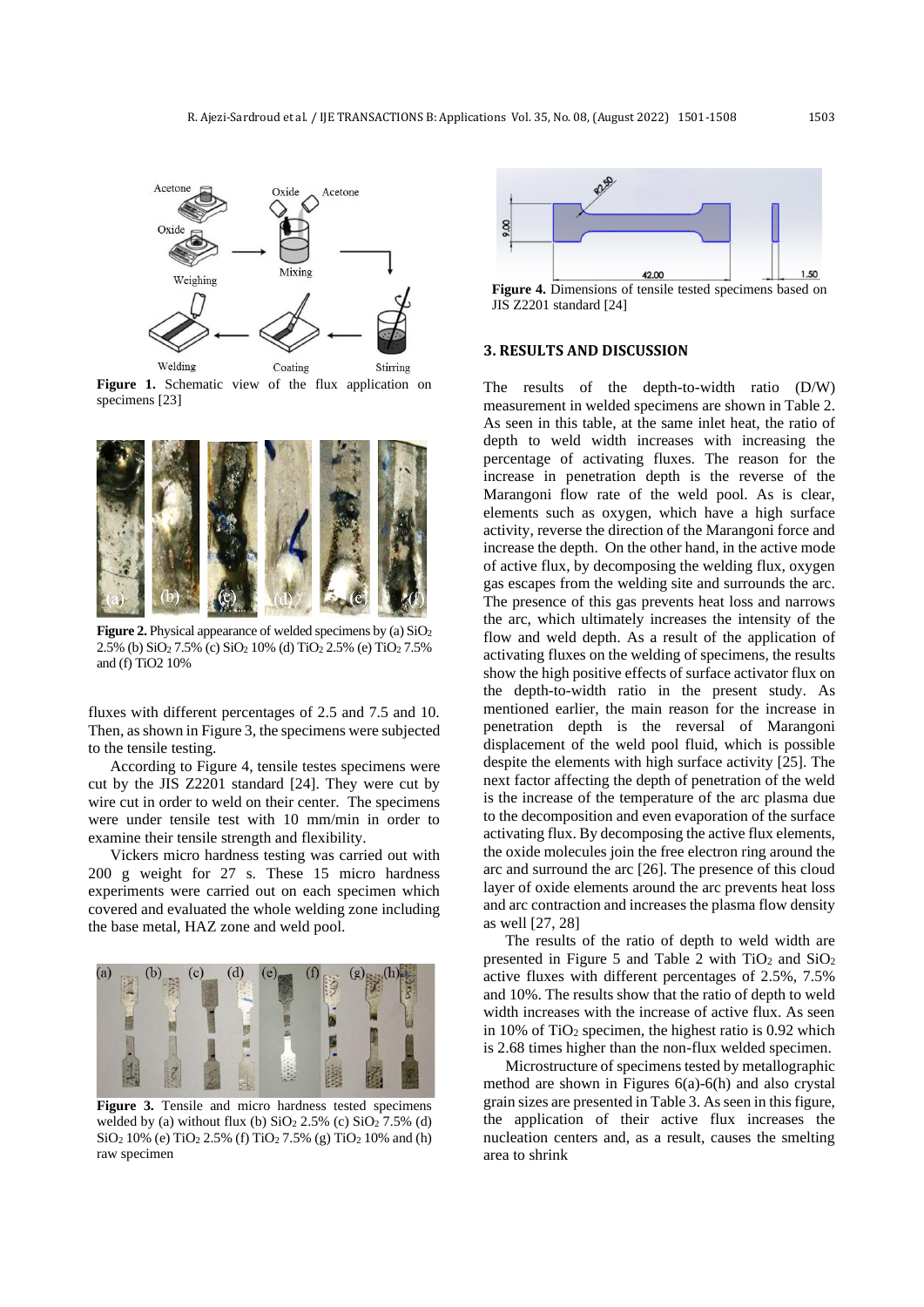

**Figure 5.** Penetration depth of welded specimens (a) welded without flux, (b)  $SiO<sub>2</sub> 2.5%$ , (c)  $SiO<sub>2</sub> 7.5%$ , (d)  $SiO<sub>2</sub> 10%$ , (e)  $TiO<sub>2</sub> 2.5%$ , (f)  $TiO<sub>2</sub> 7.5%$ , and (g)  $TiO<sub>2</sub> 10%$ 

**TABLE 2.** Depth to width ratio of welded specimens

| <b>Specimen</b><br>No. | <b>Name</b>           | Width<br>(W) | Depth<br>(D) | Ratio of<br>(D/W) |
|------------------------|-----------------------|--------------|--------------|-------------------|
| 1                      | Welded Without Flux   | 6            | 1.5          | 0.25              |
| $\overline{c}$         | SiO, 2.5%             | 6            | 2            | 0.33              |
| 3                      | SiO, 7.5%             | 6            | 3.5          | 0.58              |
| $\overline{4}$         | SiO <sub>2</sub> 10%  | 5            | 3            | 0.6               |
| 5                      | TiO <sub>2.5%</sub>   | 8            | 6            | 0.75              |
| 6                      | TiO <sub>2</sub> 7.5% | 5            | 4            | 0.8               |
| 7                      | TiO <sub>2</sub> 10%  | 7            | 6.5          | 0.92              |

[29, 30]. There are some sediments shown in the images in which the source of these sediments is the evaporation of magnesium oxide which is visible among sediments by black dots called inclusion. Figures 6(a) and 6(b) show the microstructure of raw material and welded without flux. In the raw material, there is no inclusion and precipitate; however, there are few precipitates and inclusions in welded material without flux. The precipitates and inclusions are shown with black spots. Moreover, many elongated grains are observed in both figures. Figures 6(c)-6(e) show the HAZ zone microstructures of welded specimens by adding  $SiO<sub>2</sub>$  $2.5\%$ ,  $SiO<sub>2</sub> 7.5\%$ , and  $SiO<sub>2</sub> 10\%$ , respectively. As clearly, one can see that there are many black spots in these specimens showing that the density of precipitates and inclusions are increased with the  $SiO<sub>2</sub>$  addition. One can also see the elongated grains in these figures show that full recrystallization was not achieved in these grains. Figures 6(f)-6(h) show HAZ zone microstructures of welded specimens by addition of  $TiO<sub>2</sub> 2.5%$ ,  $TiO<sub>2</sub> 7.5%$ ,



Figure 6. HAZ zone microstructures of welded specimens in 100x (a) raw material (b) welded without flux (c)  $SiO<sub>2</sub>$ 2.5% (d) SiO<sup>2</sup> 7.5% (e) SiO<sup>2</sup> 10% (f) TiO<sup>2</sup> 2.5% (g) TiO<sup>2</sup> 7.5%, and (h)  $TiO<sub>2</sub> 10%$ 

and  $TiO<sub>2</sub> 10%$ , respectively. In these figures, the size of black spots is significantly increased and some subgrains are formed during welding process. More importantly, when the amount of  $TiO<sub>2</sub>$  increased, some big cracks are formed in the HAZ zone. As stated in Table 3, the decrease in grain size improves the mechanical properties.

According to Table 4, it is observed that the active flux of  $SiO<sub>2</sub>$  and  $TiO<sub>2</sub>$  is active based on the ratio of Hall-Petch and finer than active granulation without flux.

**TABLE 3.** Crystal grain medium sizes

| <b>Specimen</b><br>No. | <b>Name</b>                | Average grain size<br>$(\mu m)$ |  |  |
|------------------------|----------------------------|---------------------------------|--|--|
| 1                      | <b>Welded Without Flux</b> | 26                              |  |  |
| 2                      | SiO <sub>2.5%</sub>        | 20                              |  |  |
| 3                      | SiO, 7.5%                  | 15                              |  |  |
| $\overline{4}$         | SiO <sub>2</sub> 10%       | 13                              |  |  |
| 5                      | TiO <sub>2.5%</sub>        | 16                              |  |  |
| 6                      | TiO <sub>2</sub> 7.5%      | 14                              |  |  |
| $\overline{7}$         | TiO <sub>2</sub> 10%       | 10                              |  |  |
| 8                      | Raw specimen               | 23                              |  |  |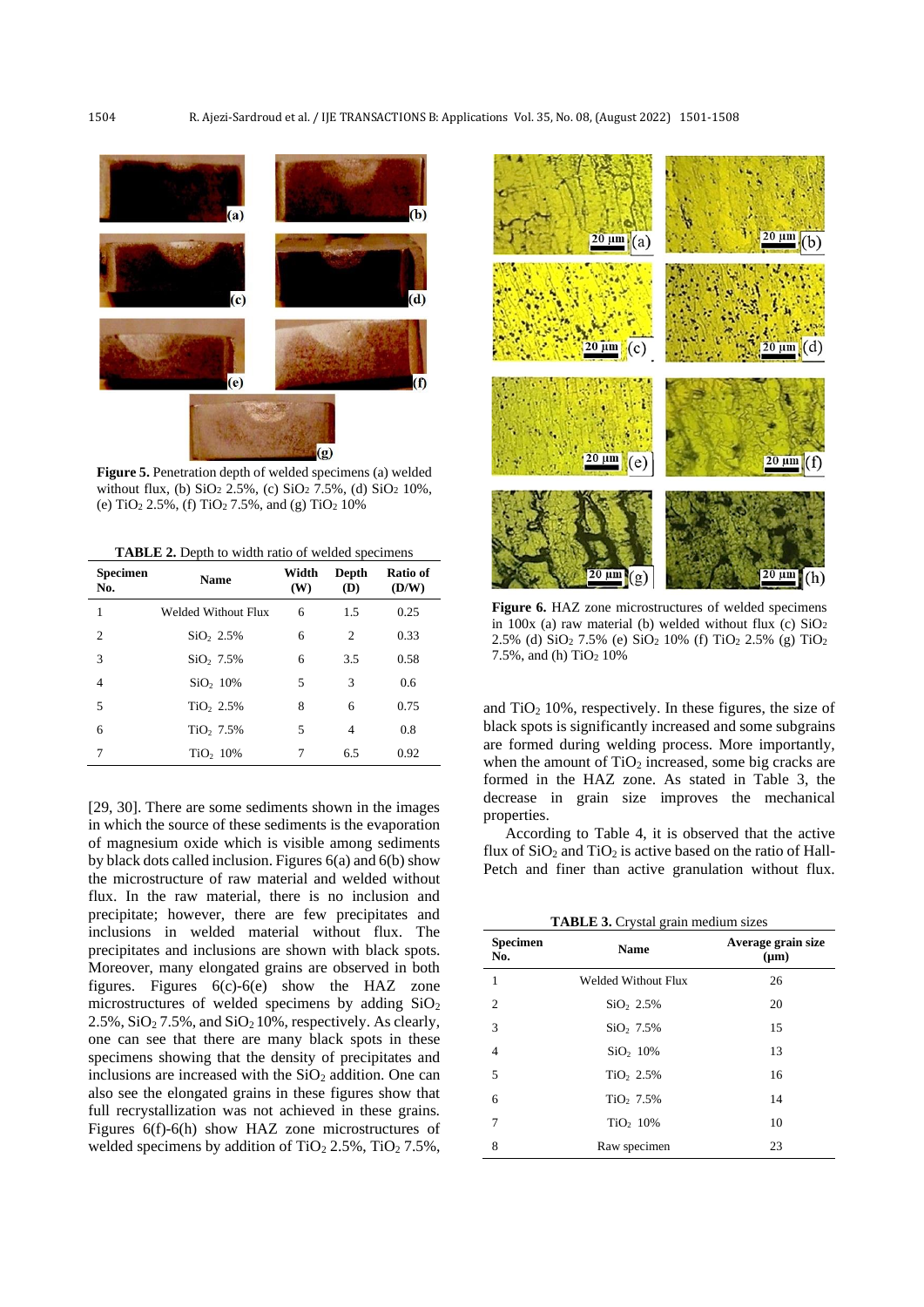**TABLE 4.** Average value of Vickers micro hardness of specimens

| <b>Specimen</b><br>No. | <b>Name</b>           | <b>Vickers Micro</b><br>Hardness (HV) |  |  |
|------------------------|-----------------------|---------------------------------------|--|--|
| 1                      | Welded Without Flux   | $66{\pm}2$                            |  |  |
| 2                      | SiO <sub>2.5%</sub>   | $70\pm1$                              |  |  |
| 3                      | SiO, 7.5%             | $77 + 3$                              |  |  |
| $\overline{4}$         | SiO <sub>2</sub> 10%  | $87+2$                                |  |  |
| 5                      | TiO <sub>2</sub> 2.5% | $68+2$                                |  |  |
| 6                      | TiO <sub>2</sub> 7.5% | $72+1$                                |  |  |
| 7                      | TiO <sub>2</sub> 10%  | $96 \pm 3$                            |  |  |
| 8                      | Raw specimen          | $106 + 3$                             |  |  |

Therefore, the hardness of activated flux welds is higher than that of without active flux [31].

As shown in Figures 7(a) and 7(b), as the concentration of active flux increases, the melted area becomes finer which increases the hardness. The base metal, due to rolling process, increases its stiffness and hardness called work-hardening creating a cast-like structure during welding. Molten metal loses its hardening properties and due to recrystallization, the hardness of the welded parts decreases.

The results of the tensile test are summarized in Table 5. In all welded specimens, there is a correlation between the maximum elongation and the tensile strength. It is worth-mentioning that the raw specimen has the highest tensile strength and maximum elongation. A comparison



**Figure 7.** Vickers micro hardness of (a)  $SiO<sub>2</sub>$  and (b)  $TiO<sub>2</sub>$ 

with welded specimens by A-TIG method shows that the active fluxes percentage has a considerable effect on the tensile strength and strain of the tested specimen. Finer the microstructure, the better mechanical properties are achieved. For this reason, the tensile strength in specimen 7 is the highest.

By comparing the tensile test results of the specimens in Figures 8(a)-8(h), it is concluded that active flux welding has a more tensile strength than active flax-free welding. However, in the welded active flux, the welding is divided into two groups with active  $SiO<sub>2</sub>$  and  $TiO<sub>2</sub>$ . In  $SiO<sub>2</sub>$ , specimen 4 has the maximum tensile strength, including  $10\%$  SiO<sub>2</sub>. In TiO<sub>2</sub>, specimen 7 has the maximum tensile strength including  $10\%$  TiO<sub>2</sub>. This indicates that in both types of activated fluxes, the tensile strength increases with increasing flux percentage. However, in general, addition of  $TiO<sub>2</sub>$  has achieved better results than that of the SiO<sub>2</sub>.

**TABLE 5.** Tensile strength and Strain of welded specimens

| <b>Specimen</b><br>No. | Name                   | Tensile<br><b>Strength</b><br>(MPa) | Max.<br><b>Elongation</b><br>$\frac{9}{6}$ | <b>Elasticity</b><br><b>Modulus</b><br>(GPa) |  |
|------------------------|------------------------|-------------------------------------|--------------------------------------------|----------------------------------------------|--|
| 1                      | Welded<br>Without Flux | $80 + 5$                            | 3                                          | $90.2 + 2$                                   |  |
| $\mathfrak{D}$         | $SiO_2 2.5%$           | $126 + 6$                           | 6                                          | $79.7 + 2$                                   |  |
| 3                      | SiO, 7.5%              | $129 + 4$                           | 6                                          | $83.1 + 3$                                   |  |
| $\overline{4}$         | SiO <sub>2</sub> 10%   | $138 + 4$                           | $\overline{4}$                             | $120.9 + 4$                                  |  |
| 5                      | TiO <sub>2.5%</sub>    | $137 + 6$                           | 16                                         | $43.8 + 2$                                   |  |
| 6                      | TiO <sub>2</sub> 7.5%  | $144 + 5$                           | 12                                         | $63.1 + 4$                                   |  |
| 7                      | TiO <sub>2</sub> 10%   | $152 + 5$                           | 5                                          | $100.4 + 3$                                  |  |
| 8                      | Raw specimen           | $274 + 6$                           | 8                                          | $151.5 + 4$                                  |  |



**Figure 8.** Stress- strain curve for (a) raw material (b) fluxfree welded specimen (c) 2.5% SiO<sup>2</sup> active flux welded specimen, (d)  $7.5\%$  SiO<sub>2</sub> active flux welded specimen, (e)  $10\%$  SiO<sub>2</sub> active flux welded specimen, (f)  $2.5\%$  TiO<sub>2</sub> active flux welded specimen, (g)  $7.5\%$  TiO<sub>2</sub> active flux welded specimen, (h)  $10\%$  TiO<sub>2</sub> active flux welded specimen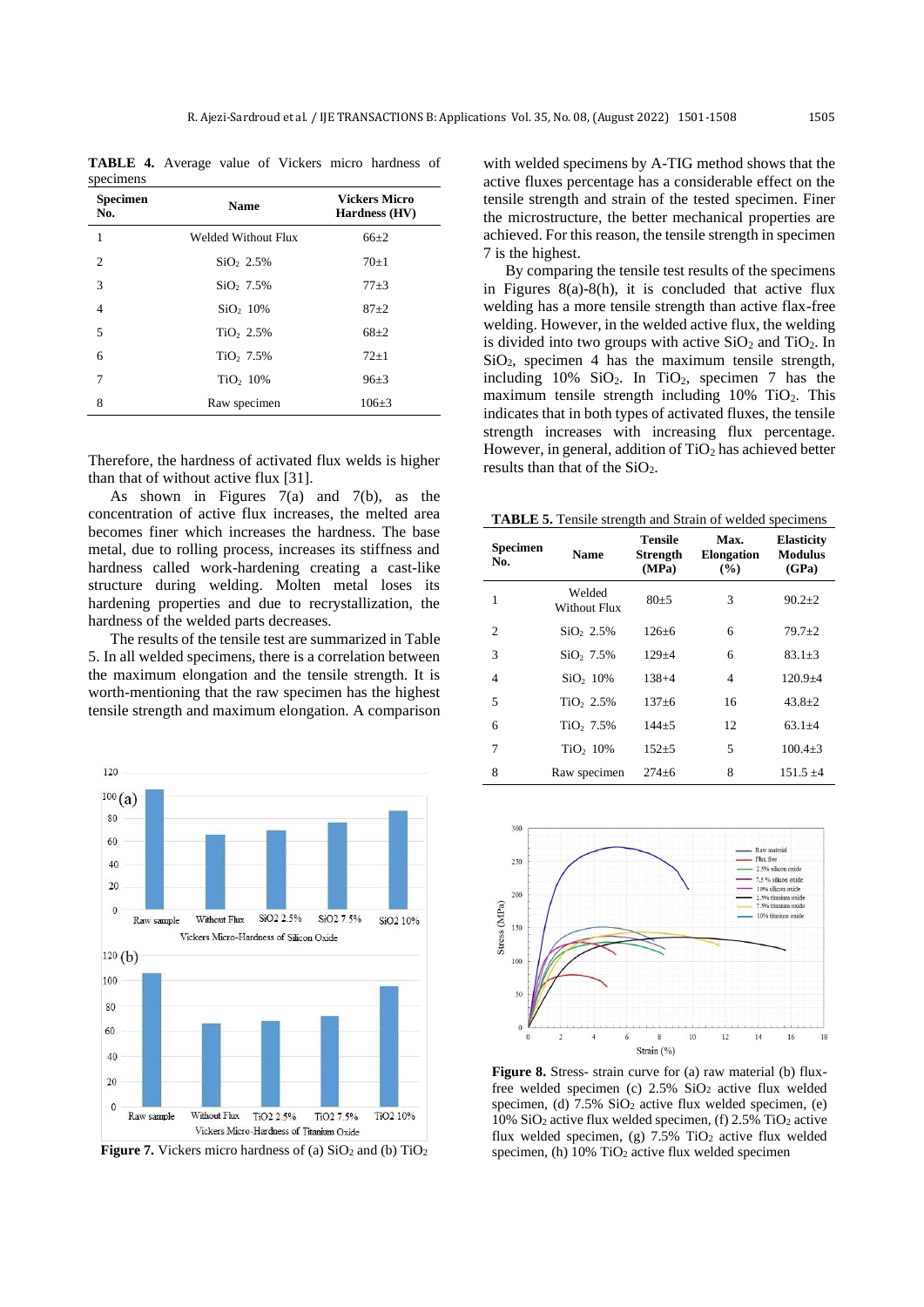Due to its eutectic state, silicon and aluminum reduce the melting temperature and an increase in the speed of melting operations and welding at the same time. In addition, all the components of silicon and aluminum melt in the solution and simultaneously begin to crystallize, which reduces stress when the welding area cools [32]. Silicon improves welding operations and reduces the percentage of gas absorption and facilitates shell freezing. Due to the reduction of the melting point and the decrease in the percentage of contraction during freezing of the weld zone, silicon has caused this to be a factor in reducing the stress when the melt area cools. The active  $SiO<sub>2</sub>$  flux during Al 6061 is not sensitive to hot cracking and scattered shrinkage welding due to its eutectic properties [33]. In comparison, titanium causes granularity and has a special effect on nucleation, granulation, oxidation and quality of the operations. As mentioned earlier, the reason for the granularity in the active titanium flux is its acting as non-uniform cores in freezing. Moreover, an increase in the number of cores causes the crystal lattice of the weld zone to become smaller and more uniform. Titanium makes the weld region granular, which is due to an increase in grain boundary length and strength. On the other hand, this granularity increases the flexibility. Granularity also prevents large shrinkage cavities in the weld region increasing the quality of the weld. Using active flux, no matter what type they are, both of them create granularity in the base weld metal. These active fluxes decompose due to welding heat and release oxygen. Some of oxygen atoms emit gas around the plasma channel and prevent the plasma channel from expanding. However, the narrowing of the plasma canal reduces the width of the weld and increases the depth. Also, the presence of oxygen in the melt changes the shape of the metal impurities in the composition of the elements. This phenomenon acts as granulation centers and the welding metal becomes finer. In comparison of  $SiO<sub>2</sub>$  and  $TiO<sub>2</sub>$ , the presence of titanium and its oxide in the melt increases the nuclearization centers and the weld metal becomes finer. More importantly, titanium and  $TiO<sub>2</sub>$  nucleation role is higher than silicon and  $SiO<sub>2</sub>$ .

Figures 9(a)-9(d) show SEM images of fracture surfaces for tensile tested specimens. As shown in Figures 9(a) and 9(b), in the fracture surfaces of raw and flux-free welded specimens, there are a lot of dimples which are considered a sign of ductile fracture. Figures 9(c)-9(e) also show the fracture surfaces of 2.5% and 7.5% and 10% SiO<sup>2</sup> active flux welded specimens. One can clearly see that the type of fracture is ductile due to the presence of many dimples in the fracture surfaces of these specimens. Interestingly, the fracture surface of  $2.5\%$  TiO<sub>2</sub> active flux welded specimen show that when  $TiO<sub>2</sub>$  is added to the weld part, the number of dimples is significantly reduced and the surface becomes flat. The flat surface proves that the nature of fracture transfers



**Figure 9.** SEM micrographs of fracture surfaces for tensile tested (a) raw material (b) flux-free welded specimen (c) 2.5% SiO2 active flux welded specimen, (d) 7.5% SiO2active flux welded specimen, (e) 10% SiO2active flux welded specimen, (f)  $2.5\%$  TiO<sub>2</sub> active flux welded specimen, (g)  $7.5\%$  TiO<sub>2</sub> active flux welded specimen, (h) 10% TiO<sup>2</sup> active flux welded specimens

from ductile to brittle. If one looks at the Figures 9h and 9g, 7.5% and 10%  $TiO<sub>2</sub>$  active flux welded specimens, the fracture surfaces are completely flat showing that the fracture nature has become brittle. Moreover, some cracks are also observed in the fracture surfaces of 7.5% and  $10\%$  TiO<sub>2</sub> active flux welded specimens. The characteristics of both regions were quasi-cleavage with some secondary cracks.

#### **4. CONCLUSIONS**

This research was carried in order to increase the penetration depth and improve the mechanical properties of weld region by addition of the active fluxes of  $TiO<sub>2</sub>$ and  $SiO<sub>2</sub>$ . Therefore, the effect of these active fluxes was investigated on microstructure properties of aluminum 6061 welded by TIG method. The following conclusions were obtained based on experimental results:

1) The stiffness and hardness of the base metal are increased due to the work-hardening occurred by creating a cast-like structure during welding. Therefore, the highest strength was related to the base metal. However, the strength of the base metal is also reduced by the loss of work hardening during the welding process.

2) The addition of active flux increased granularity in the weld zone leading to increase of tensile strength and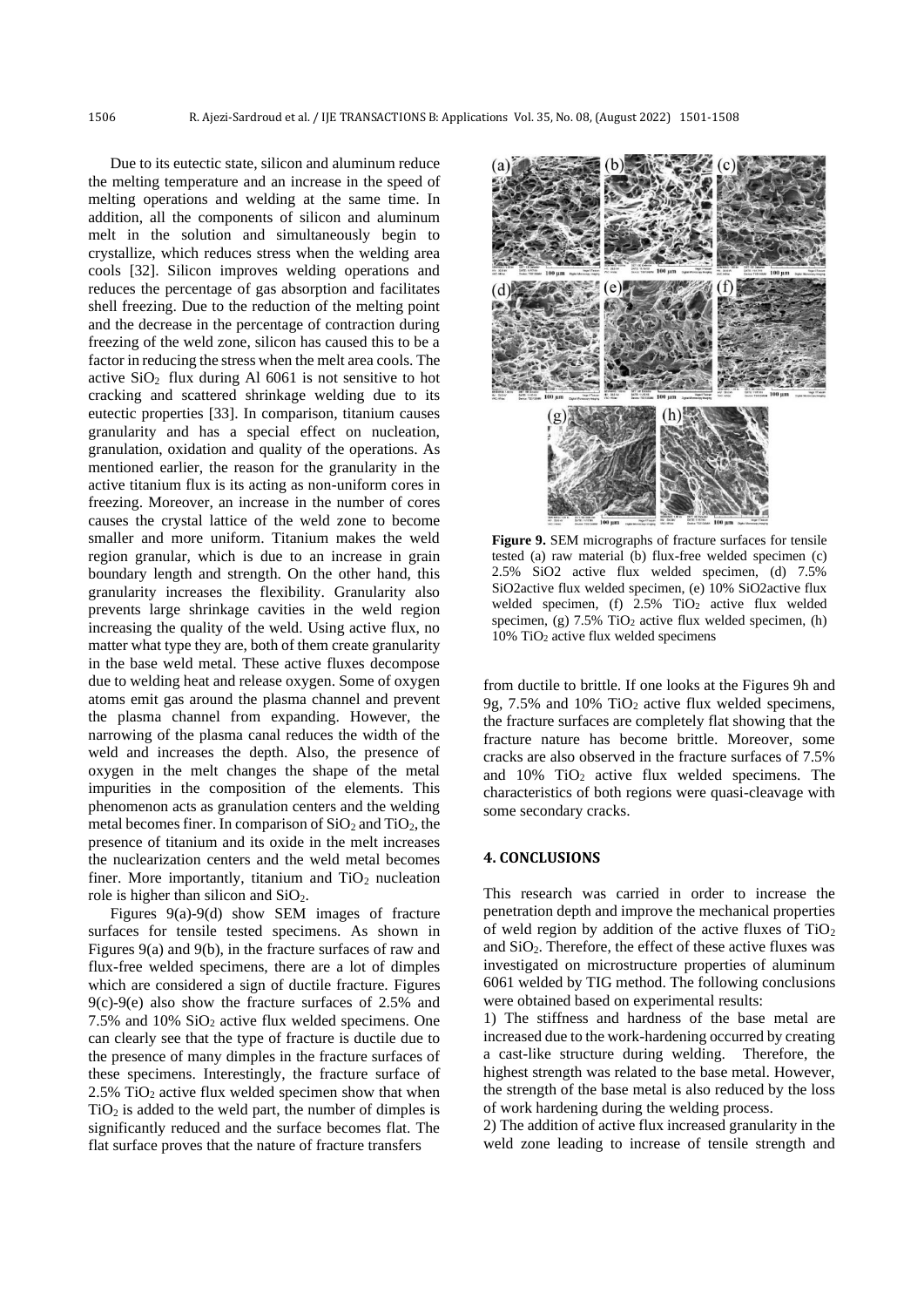microhardness. Moreover, they decreased the grain size and increased the strength.

3) The highest tensile strength in  $SiO<sub>2</sub>$  added specimens was occurred in  $10\%$  SiO<sub>2</sub> added specimen with the amount of 138 MPa. The ratio of tensile strength in 10%  $SiO<sub>2</sub>$  added specimen to welded specimen without using flux was72%.

4) The highest tensile strength in  $TiO<sub>2</sub>$  added specimen was occurred in  $10\%$  TiO<sub>2</sub> added specimen with the amount of 152 MPa. The ratio of tensile strength in 10%  $TiO<sub>2</sub>$  added specimen to the specimen without using flux was 90%.

5) The effect of addition of  $TiO<sub>2</sub>$  flux was more considerable than that of  $SiO<sub>2</sub>$ , because the  $TiO<sub>2</sub>$  had more nucleation effect than the  $SiO<sub>2</sub>$ .

### **5. REFERENCES**

- 1. Choudhary, S., Choudhary, S., Vaish, S., Upadhyay, A. K., Singla, A. and Singh, Y., "Effect of Welding Parameters on Microstructure and Mechanical Properties of Friction Stir Welded Al 6061 Aluminum Alloy Joints", *Materials Today: Proceedings*, Vol. 25, No. 4, (2020), 563-569. doi: 10.1016/j.matpr.2019.05.466
- 2. Ahmad Fauzi, M. N., Uday M. B., Zuhailawati, H. and Ismail, A. B., "Microstructure and Mechanical Properties of Alumina-6061 Aluminum Alloy Joined by Friction Welding", *Materials &*  2, (2010), 670-676. doi: 10.1016/j.matdes.2009.08.019
- 3. Wang, W., Fan, D., Huang, J. and Huang, Y., "Numerical Simulation of Arc Plasma and Weld Pool in Double Electrodes Tungsten Inert Gas Welding", *International Journal of Heat and Mass Transfer*, Vol. 85, (2015), 924-934. doi: 10.1016/j.ijheatmasstransfer.2015.01.132
- Singh, G., Kang, A. S., Singh, K. and Singh, J., "Experimental Comparison of Friction Stir Welding Process and TIG Welding Process for 6082-T6 Aluminum Alloy", *Materials Today: Proceedings*, Vol. 4, No. 2, (2017), 3590-3600. doi: 10.1016/j.matpr.2017.02.251
- 5. Mishra, D. and Dakkili, M., "Gas Tungsten and Shielded Metal Arc Welding of Stainless Steel 310 and 304 Grades over Single and Double 'V' Butt Joints", *Materials Today: Proceedings*, Vol. 27, No. 2, (2020), 772-776. doi: 10.1016/j.matpr.2019.12.189
- Dong, B., Cai, X., Ni, Z., Lin, S., Fan, C. and Yang, C., "Numerical Simulation of Arc Characteristics in Narrow Gap TIG Welding", *International Journal of Mechanical Sciences*, Vol. 161-162, (2019), 105031. doi: 10.1016/j.ijmecsci.2019.105031
- 7. Liu, Z., Fang, Y., Cui, S., Yi, S., Qiu, J., Jiang, Q., Liu, W. and Luo, Z., "Keyhole Thermal Behavior in GTAW Welding Process", *International Journal of Thermal Sciences*, Vol. 114 (2017), 352-362. DOI: 10.1016/j.ijthermalsci.2017.01.005
- 8. Kulkarni, A., Dwivedi, D. K. and Vasudevan, M., "Study of Mechanism, Microstructure and Mechanical Properties of Activated Flux TIG Welded P91 Steel-P22 Steel Dissimilar Metal Joint", *Materials Science and Engineering: A*, Vol. 731, (2018), 309-323. doi: 10.1016/j.msea.2018.06.054
- 9. Ramkumar, K. D., Chandrasekhar, A., Singh, A. K., Ahuja, S., Agarwal, A., Arivazhagan, N. and Rabel, A. M., "Comparative Studies on the Weldability, Microstructure and Tensile Properties of Autogeneous TIG Welded AISI 430 Ferritic Stainless Steel with and without Flux", *Journal of Manufacturing Processes*, Vol. 20, No. 1, (2015), 54-69. doi: 10.1016/j.jmapro.2015.09.008
- 10. Venukumar, S., Sarkar, P., Sashank, J. S., Sampath, P. and Saikiran, K., "Microstructural and Mechanical Properties of Inconel 718 TIG Weldments", *Materials Today: Proceedings*, Vol. 5, No. 2, (2018), 8480-8485. doi: 10.1016/j.matpr.2017.11.544
- 11. Ramkumar, K. D., Ramanand, R., Ameer, A., Simon, K. A. and Arivazhagan, N., "Effect of Post Weld Heat Treatment on the Microstructure and Tensile Properties of Activated Flux TIG Welds of Inconel X750", *Materials Science and Engineering: A*, Vol. 658, (2016), 326-338. doi: 10.1016/j.msea.2016.02.022
- 12. Babbar, A., Kumar, A., Jain, V. and Gupta, D., "Enhancement of Activated Tungsten Inert Gas (A-TIG) Welding Using Multi-Component TiO<sub>2</sub>-SiO<sub>2</sub>-Al<sub>2</sub>O<sub>3</sub> Hybrid Flux", *Measurement*, Vol. 148, (2019), 106912. doi: 10.1016/j.measurement.2019.106912
- 13. Xie X., Shen, J., Cheng, L., Li, Y. and Pu, Y., "Effects of Nano-Particles Strengthening Activating Flux on the Microstructures and Mechanical Properties of TIG Welded AZ31 Magnesium Alloy Joints", *Materials & Design*, Vol. 81, (2015), 31-38. doi: 10.1016/j.matdes.2015.05.024
- 14. Ezazi, M. A., Yusof, F., Sarhan, A. A. D., Shukor, M. H. A. and Fadzil, M., "Employment of Fiber Laser Technology to Weld Austenitic Stainless Steel 304l with Aluminum Alloy 5083 Using Pre-Placed Activating Flux", *Materials & Design*, Vol. 87, (2015), 105-123. doi: 10.1016/j.matdes.2015.08.014
- 15. Khoshroyan, A. and Darvazi, A. R., "Effects of Welding Parameters and Welding Sequence on Residual Stress and Distortion in Al6061-T6 Aluminum Alloy for T-Shaped Welded Joint", *Transactions of Nonferrous Metals Society of china*, Vol. 30, No. 1, (2020), 76-89. DOI: 10.1016/j.matdes.2015.08.014
- 16. Pk, J., Mc, G., Sharma, S., Shetty, R., Shettar, M. and Hiremath, P., "Influence of Homogenization and Aging on Tensile Strength and Fracture Behavior of TIG Welded Al6061-Sic Composites", *Journal of Materials Research and Technology*, Vol. 9, No. 3, (2020), 3598-3613. doi: 10.1016/j.jmrt.2020.01.098
- 17. Surendran, N., Luhar, K., Mistry, D., Teacher, M. and Srivastav, S., "Effect of TiO<sub>2</sub> Flux and SiO<sub>2</sub> Flux Coating on Weld Penetration by A-TIG", *SSRG International Journal of Mechanical Engineering*, Vol. 4, No. 4, (2018), 14-21. doi: 10.14445/23488360/IJME-V5I4P104
- 18. Li, C., Shi, Y., Gu, Y., Fan, D. and Zhu, M., "Effects of Different Activating Fluxes on the Surface Tension of Moltenmetal in Gas Tungsten Arc Welding", *Journal of Manufacturing Processes*, Vol. 32, (2018), 395-402. doi: 10.1016/j.jmapro.2018.03.001
- 19. Morisada, Y., Fujii, H. and Xukun, W., "Development of Simplified Active Fluxtungsten Inert Gas Welding for Deep Penetration", *Materials & Design*, Vol. 54, (2014), 526-530. DOI: 10.1016/j.matdes.2013.08.081
- 20. Savitskii, M., "The Mechanism of the Effects of Electrically-Negative Elements on the Penetrating Power of an Arc with a Tungsten Cathode", *Avt. Svarka*, Vol. 9, (1980), 17-22.
- 21. Heiple, C. R. and Poper, J. R., "Mechanism for Minor Element Effect on GTA Fusion Zone Geometry*", Welding Journal*, Vol. 61, (1982), 975-1025.
- 22. Aruri, D., Adepu, K., Adepu, K. and Bazavada, K., "Wear and Mechanical Properties of 6061-T6 Aluminum Alloy Surface Hybrid Composites [(Sic+Gr) And (Sic+Al<sub>2</sub>O<sub>3</sub>)] Fabricated by Friction Stir Processing", *Journal of Materials Research and Technology*, Vol. 2, No. 4, (2013), 362-369. doi: 10.1016/j.jmrt.2013.10.004
- 23. Sanket Bodkhe, D. R. D., "Effects of Flux Coated Tungsten Inert Gas Welding on 304L Austenitic Stainless Steel", *IACSIT International Journal of Engineering and Technology*, Vol. 6, No. 3, (2014), 177-181. doi: 10.7763/IJET.2014.V6.691
- 24. JIS, J., "2201, Test pieces for tensile test for metallic material" Japanese Standards Association, (1998).